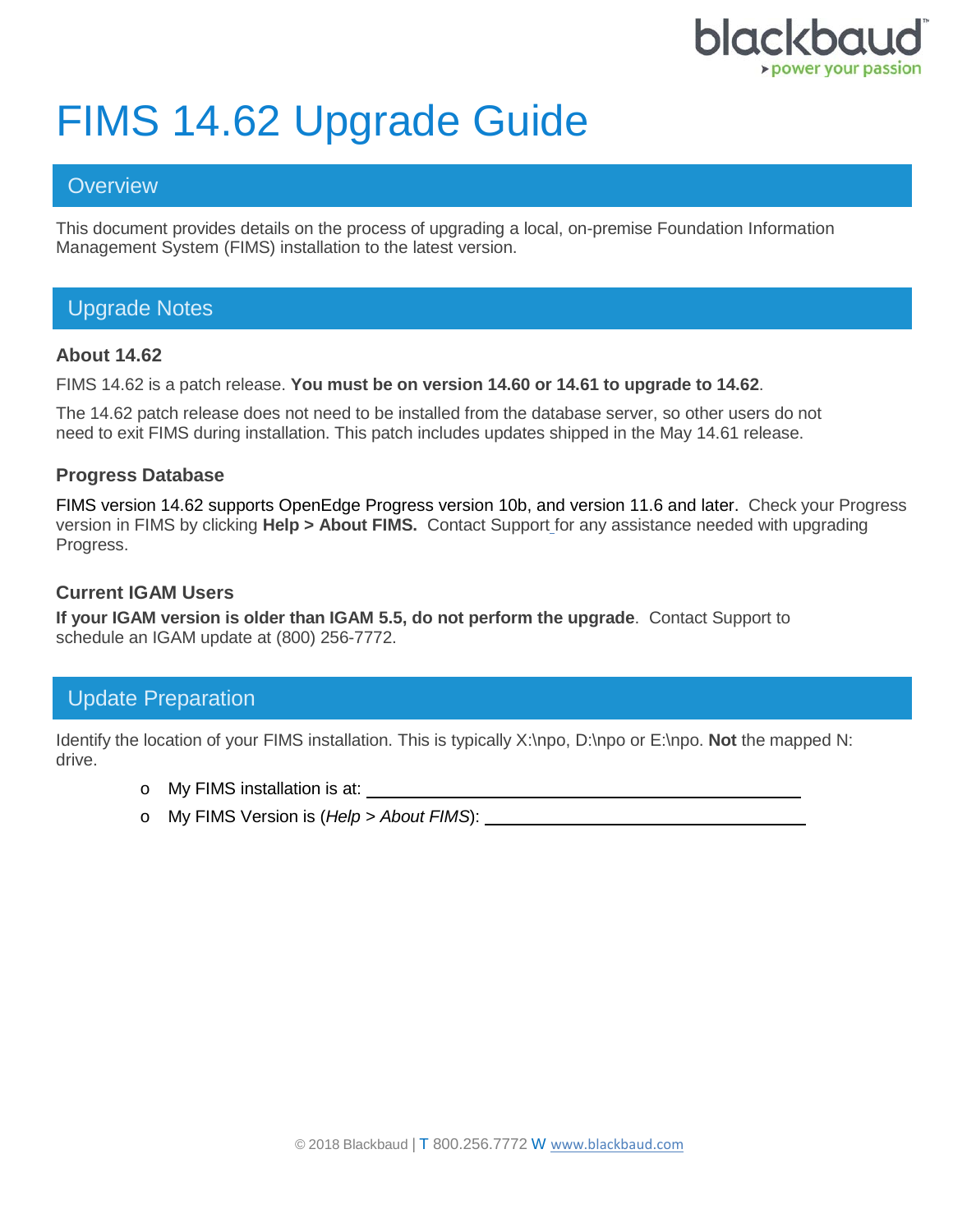# Compatibility Notes

#### **Windows Operating Systems**

- Workstations must have Windows 7, 8, or 10 installed.
- Servers must have Windows Server 2008 or later installed.
- **Windows 8/8.1 users:** Please note that FIMS is not certified for touch-screen functionality. If you notice any issues, please disable the touch-screen feature when using FIMS.
- **FIMS CRM users:** You may be required to co-install Progress 11 for compatibility with some graphical reporting features. Please contact FIMS Support for more details.
- **DonorCentral users:** Your FIMS server must have Windows Server 2008 or later to upload data to DonorCentral.
- **IGAM users:** IGAM 3 is not compatible with Windows 7 or later. If you are currently using IGAM 3 for FIMS and want to use Windows 7, you must upgrade to IGAM 5 or later. Please contact FIMS Support for more information.

## **Crystal Reports**

If you use Crystal Reports, note that reports written in Crystal Reports earlier than version 9.0 cannot connect to Progress 10.x databases.

If you have reports written in an earlier version of Crystal, you must upgrade to Crystal 10 or higher and convert your reports to use them with FIMS version 14.x.

FIMS version 14.60 and later with Progress OpenEdge version 11 requires an upgrade to Crystal version 13. See the 14.60 [Release notes](https://www.blackbaud.com/files/support/guides/microedge/fims/fims1460update_releasenotes.pdf) for information.

## **OS**

OS updates are not automatically certified but are supported when the OS vendor guarantees backwards compatibility with the baseline OS level. Certification of OS updates may be performed if the backwards guarantee compatibility of the OS Service Pack / Maintenance Pack is questionable.

## **Microsoft Office**

Office 365 users, please note that only a desktop installation of **Office 2007/2010/2013** connected to Office 365 is fully compatible.

# FIMS Support

#### **Need Help or Have Questions?**

If you have questions or need assistance in any way, please contact Support.

**Support Hours:** M-F, 8:30 am – 8:00 pm ET

**Phone:** (800) 468-8996, option 1

**Online:** Visit Case Central at [https://www.blackbaud.com/casecentral/casesearch.aspx.](https://www.blackbaud.com/casecentral/casesearch.aspx) Click the **Case** tab at the top and click **Create New Case**.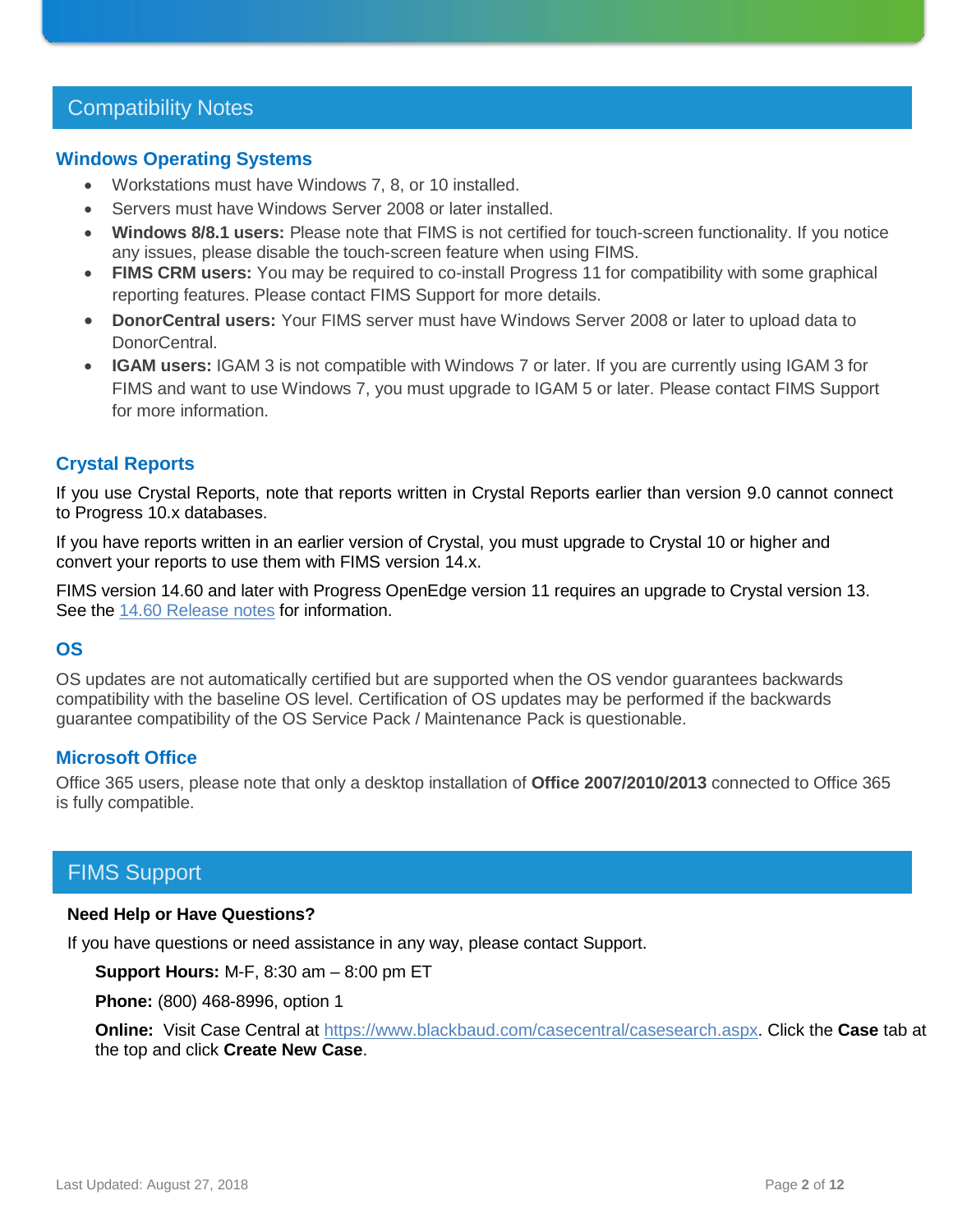**Prerequisite:** You must be on version 14.60 or 14.61 to install 14.62.

1. Download **p1460t62.zip** from [Blackbaud Downloads](https://www.blackbaud.com/support/downloads/downloads.aspx) (

[https://www.blackbaud.com/support/downloads/downloads.aspx\)](https://www.blackbaud.com/support/downloads/downloads.aspx) to any workstation where you'll apply the update.

- 2. Copy the FIMS Patch file to a FIMS subfolder on the server or workstation on which the patch is being installed:
	- Server Location:  $X:\n\rho\to W$  is the letter of the drive where FIMS is installed)
	- Workstation location: N:\found\FIMS
- 3. Log in to FIMS.
- 4. Open **Tools > System Utilities > FIMS Update and Patch Utility**.
- 5. Click **Browse** and select the patch file named **p1460t62.zip**.
- 6. Click **Install**.



- 7. When a FIMS email prompt displays **Update Complete**, click **Send**.
- 8. In FIMS, select **Help> About FIMS** to verify the FIMS version is **14.62** dated **8/14/2018.**